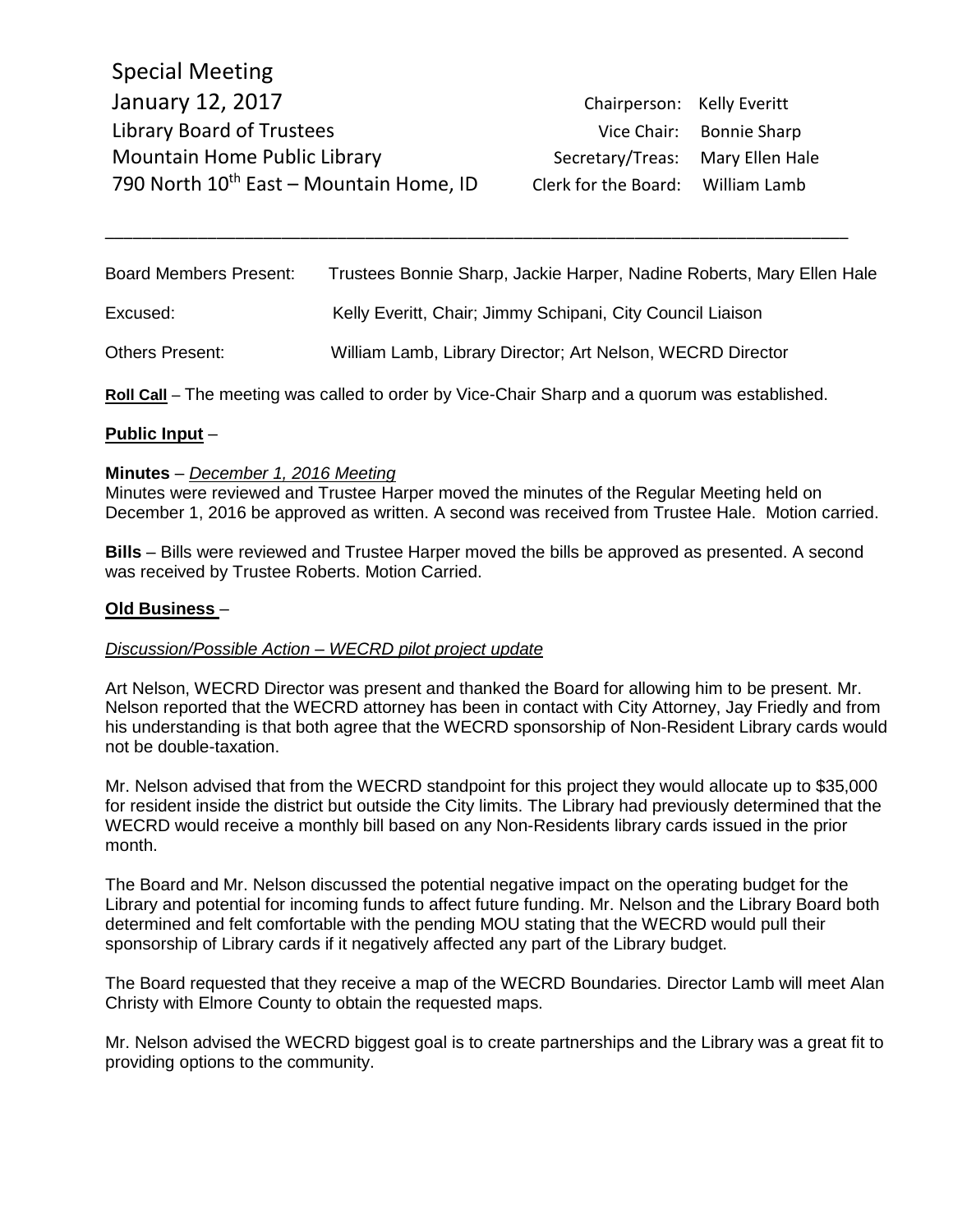# *Discussion/Possible Action – Library Director Evaluation Process*

Trustees discussed the benefits of utilizing a "goal-oriented" evaluation and the need to create a subcommittee to define the areas of an evaluation. The Board determined the sub-committee would consist of Trustee Harper and Trustee Sharp. Trustee Sharp moved the Board approve the sub-committee consisting of Trustee Harper and Trustee Sharp to determine the areas of an evaluation and to bring information forward to the Board no later than the May 2017 meeting. A second was received by Trustee Harper. Motion Carried.

Trustee Sharp also moved the Board not complete an evaluation on Director Lamb during this year as his recent appointment did not provide enough of an opportunity to be properly evaluated. A second was received by Trustee Harper. Motion Carried.

# *Discussion regarding Library Goals for FY2017*

Director Lamb provided a brief overview on the Goals presented to the Board. The Board advised they liked the goals and commended the staff on a job well done.

# **New Business**

## *Reappointment recommendation to Mayor and Council for expiring term of Board Trustee Jackie Harper through February, 2022.*

After a short discussion, Trustees recommended Director Lamb send forward to the Mayor and Council a recommendation to reappointment Trustee Harper to the Library Board.

# *Approve request to purchase server as provided in FY17 Capital Improvement Plan*

Director Lamb noted this was a request to purchase a certified refurbished server, with a three-year warranty, which will allow the Library to get higher grade equipment for the funds spent. Director Lamb noted this server upgrade was part of this year's budget allocation and based on the needs of the Library he felt a refurbished server would be more cost effective vs purchasing a new server for a higher dollar amount. The Library's existing server would be reallocated as a backup server and network video storage. Trustee Roberts moved the Board approve the purchase of a certified, refurbished server. A second was received from Trustee Hale. Motion carried.

## *Approve request to open Amazon.com Corporate Library Credit Line*

Director Lamb noted that the Library orders frequently from Amazon.com and currently turns in a purchase form to City Hall with each transaction. Director Lamb felt that opening the Vendor account with Amazon.com will provide for a more efficient accounts payable process. Trustee Sharp moved the Board authorize Director Lamb to open an Amazon.com Corporate Library Credit Line for the Mountain Home Public Library with the condition the Board see the monthly invoices for the first year. A second was received from Trustee Roberts. Motion carried.